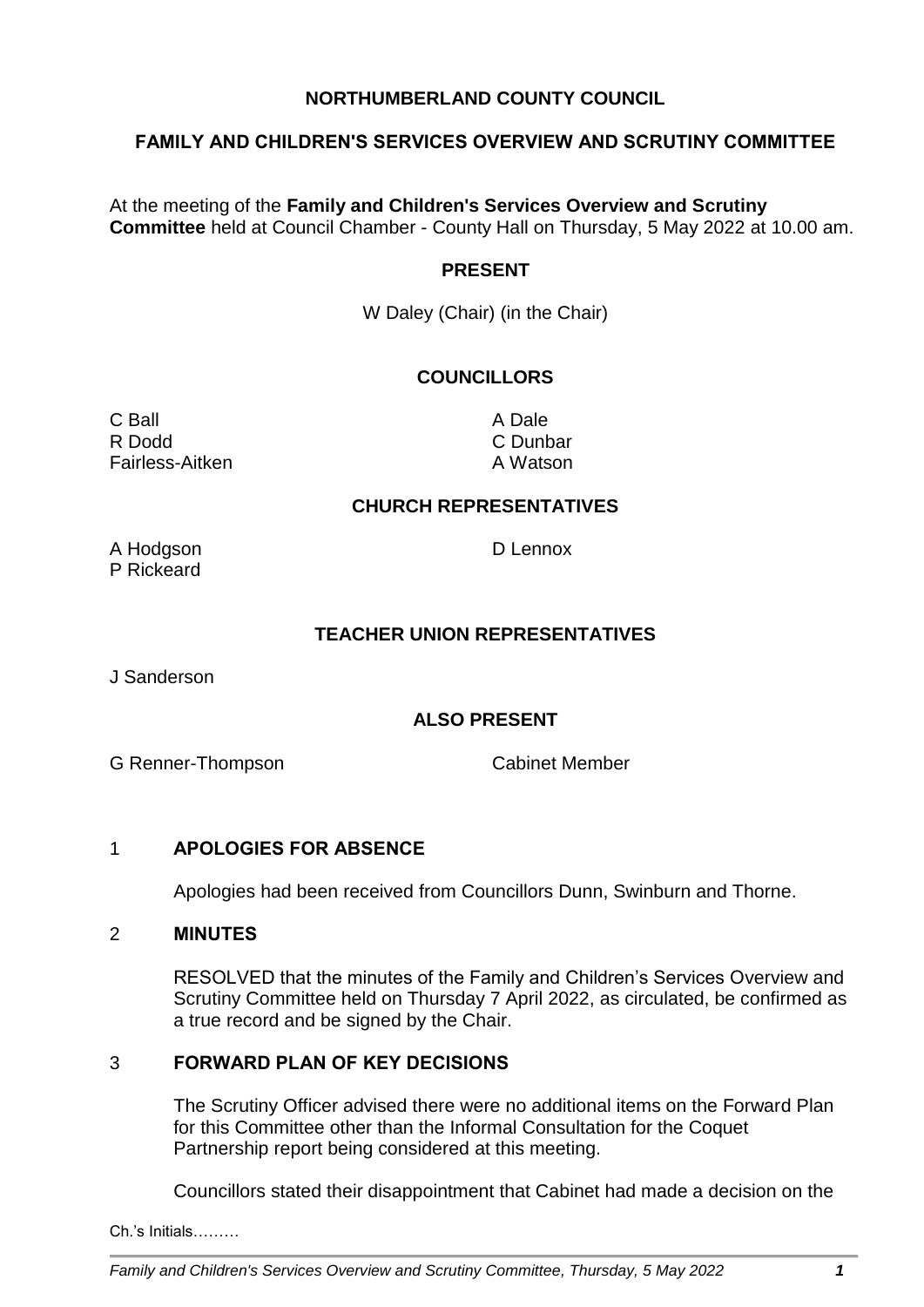Pegasus Centre even though this Committee had stated that not enough information had been provided and they had asked for a report to come back. Advice was provided that Cabinet had made their decision based on the information contained in the report and that the users of the centre were at the heart of that decision. A report would be provided to this Committee in July giving details of the timeline and where possible the discussions undertaken. The Chair requested that Councillor Renner-Thompson advise Cabinet of the Committee's concerns.

**RESOLVED** that the information be noted.

# 4 **INFORMAL CONSULTATION ON SCHOOL ORGANISATION FOR THE COQUET PARTNERSHIP**

S Aviston, Head of School Organisation and Resources provided a detailed introduction to the report advising that the Council had approved the allocation of £25.5m of capital investment in schools in the Coquet Partnership. Before committing such investment to relevant school capital projects, Officers had met with school leaders collectively and individually in the partnership to discuss what structure of organisation of schools would be, in their view, the most effective in improving outcomes for pupils in all phases and for the long-term sustainability of the partnership. The report set out the findings of those meetings, and as a result of feedback received by each Governing Body of the partnership schools to the Council, Cabinet was being asked to approve a six week consultation on proposals for a 2-tier structure in the Coquet Partnership with effect from 13 May 2022.

It was stressed by both the Chair and the Cabinet Member that, if Cabinet approval was provided, this was the start of the informal consultation, however there had been a great deal of work already undertaken with Schools and the review was not about school closures.

Members welcomed the investment in the Coquet Partnership, however questioned the support and challenge currently being offered to the schools in order to raise attainment levels, Members were advised that a number of packages had been put in place both within the partnership and in particular James Calvert Spence College (JCSC) following the Ofsted judgements of it requiring improvement. Recent Ofsted monitoring visits had judged that effective action was being taken and first schools were judged as being good. It was difficult to make any prediction of results for this year, following the pandemic with STATs results expected the following week.

In response to a question regarding the potential for 450 pupils moving back into the Coquet partnership and possible consequences of falling numbers at other schools outside the partnership, Members were advised that discussions with these schools had already taken place and whilst it was thought they were supportive the results of any consultation would be waited. At the current time there was a 23% surplus of places in the partnership and monitoring of both birth rates and housing development was undertaken yearly to feed into the School Organisation Plan.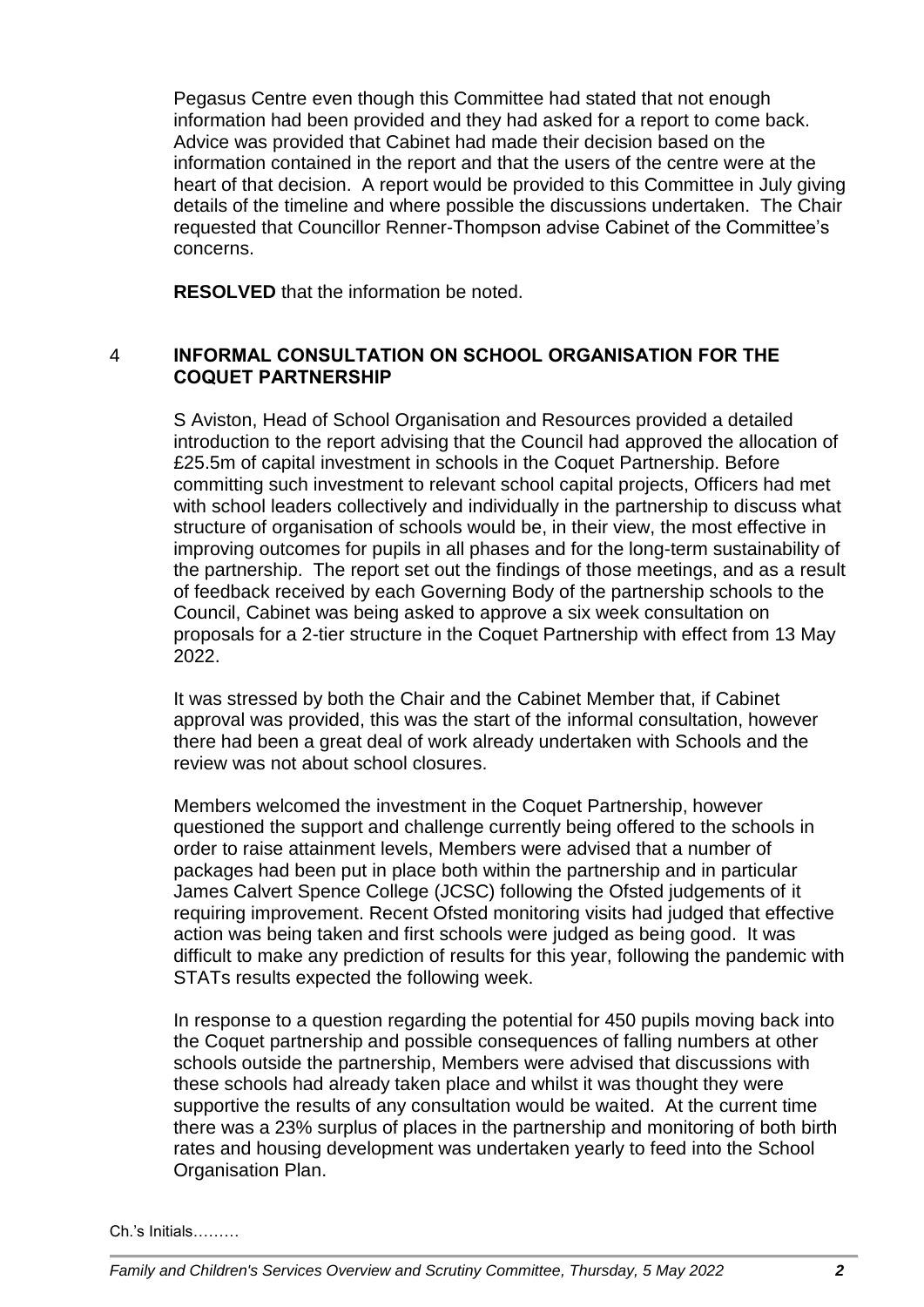Work on developing costs and models for both Model A and Model B scenarios would be undertaken as part of any agreed information consultation and an outline business case would come to Committee if any changes were needed to budgets. Council Officers would also broker a staff protocol agreement during this period. It was clarified that there was no role for the Regional Schools Commissioner in this process as JCSC was a maintained school and it would be a Cabinet decision. The Local Authority would facilitate the consultation on behalf of the Head Teacher.

In response to a question regarding the destination of post 16 pupils from JCSC it was confirmed that a key priority of the skills strategy was ensuring that pupils made the right choices at different key stages and the Local Authority's role was to support school with their vocational offers. The Educational Strategy Board and School Improvement Partnership reports which were scheduled for the next meeting would provide more detail. Provision for pupils with SEND would also form part of the consultation process and a report would be coming to this Committee in September regarding provision in the whole of the County.

**RESOLVED** that Cabinet be advised that this Committee supported the recommendations outlined in the report.

# 5 **UPDATE ON FUTURE ARRANGEMENTS FOR THE DELIVERY OF EARLY HELP LOCALITY SERVICES IN NORTHUMBERLAND**

M Connor, Head of Early Help, Prevention and Support, provided an introduction to the report advising that it built on the report on Family Hubs which was provided at the meeting on 7 April and advised of the proposed delivery route for early help locality services going forward and changes to the current commissioning arrangements given the need for greater flexibility.

In response to concerns regarding the future of the Blyth West Children's Centre, reassurance was provided all services which were currently offered in that building would continue to be offered in Blyth, however until proposals had been agreed no formal conversation could be held with Barnardo's who owned the building. It was further clarified no announcement had yet been made on allocated funding from central government.

In recognising and thanking both Action for Children (AFC) and Barnardo's for their work, particularly in the Ashington area, clarification was sought on how the same level of service could be provided without additional funding which community and voluntary organisations could access and staff TUPED across. Assurance was provided that links were being developed with smaller more local community organisations to support their added value to the community and partnership arrangements with AFC or Barnardo's would not be excluded in the future for the delivery of specific services. The paper today was focussed on the overall management and delivery of the current early help services. Staff from Barnardo's and Action for Children already worked with NCC under one model and the change would allow more flexibility. The Family Hubs would not just be building based and services would be provided in other ways, especially in more rural areas, working with schools and community venues to ensure the range of services were delivered from different places and in different ways, including digitally.